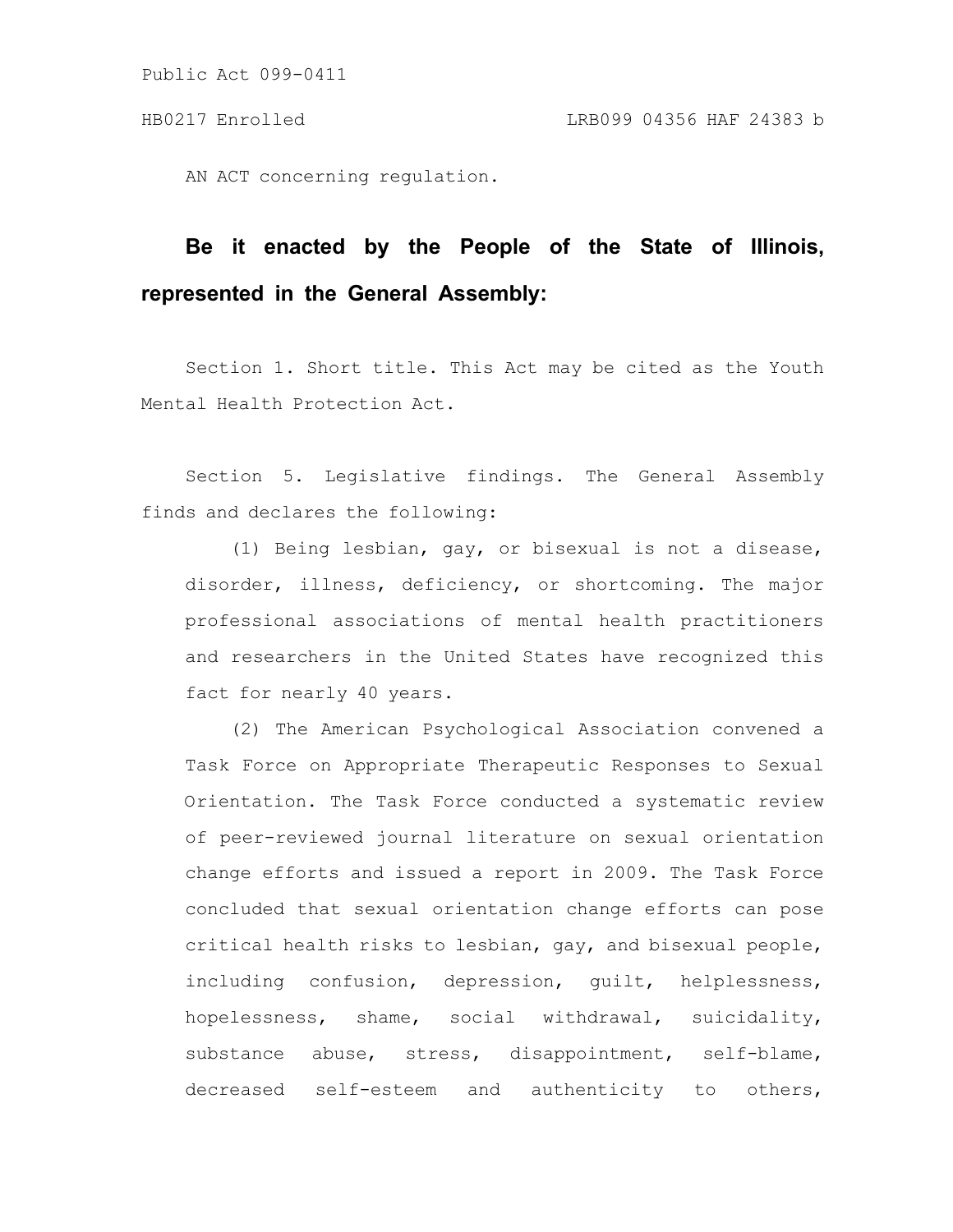increased self-hatred, hostility and blame towards parents, feelings of anger and betrayal, loss of friends and potential romantic partners, problems in sexual and emotional intimacy, sexual dysfunction, high-risk sexual behaviors, a feeling of being dehumanized and untrue to self, a loss of faith, and a sense of having wasted time and resources.

(3) The American Psychological Association issued a resolution on Appropriate Affirmative Responses to Sexual Orientation Distress and Change Efforts in 2009 that states: "The American Psychological Association advises parents, guardians, young people, and their families to avoid sexual orientation change efforts that portray homosexuality as a mental illness or developmental disorder and to seek psychotherapy, social support, and educational services that provide accurate information on sexual orientation and sexuality, increase family and school support, and reduce rejection of sexual minority youth.".

(4) The American Psychiatric Association published a position statement in March of 2000 that states: "Psychotherapeutic modalities to convert or 'repair' homosexuality are based on developmental theories whose scientific validity is questionable. Furthermore, anecdotal reports of 'cures' are counterbalanced by anecdotal claims of psychological harm. In the last four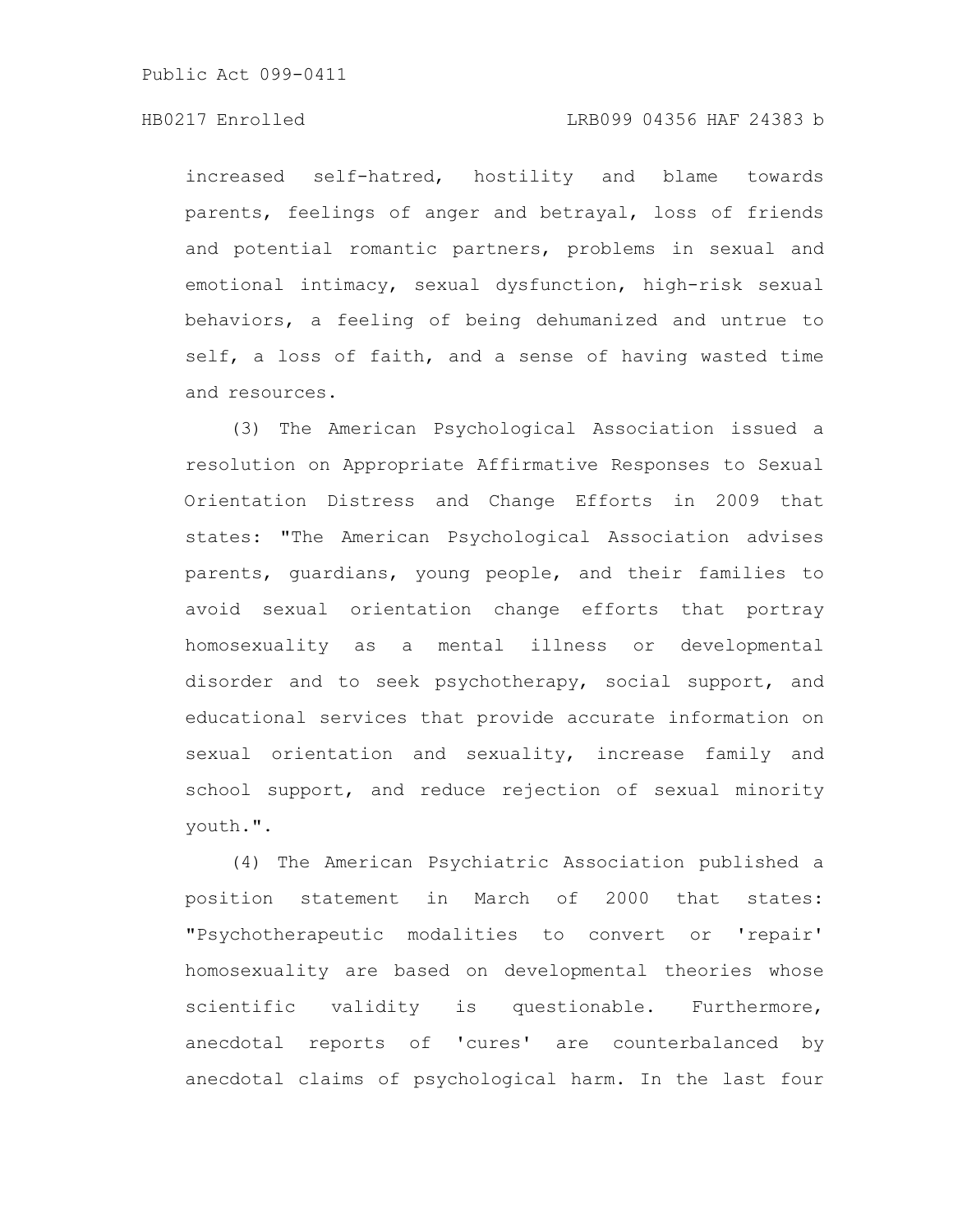decades, 'reparative' therapists have not produced any rigorous scientific research to substantiate their claims of cure. Until there is such research available, the American Psychiatric Association recommends that ethical practitioners refrain from attempts to change individuals' sexual orientation, keeping in mind the medical dictum to first, do no harm. The potential risks of reparative therapy are great, including depression, anxiety and self-destructive behavior, since therapist alignment with societal prejudices against homosexuality may reinforce self-hatred already experienced by the patient. Many patients who have undergone reparative therapy relate that they were inaccurately told that homosexuals are lonely, unhappy individuals who never achieve acceptance or satisfaction. The possibility that the person might achieve happiness and satisfying interpersonal relationships as a gay man or lesbian is not presented, nor are alternative approaches to dealing with the effects of societal stigmatization discussed. Therefore, the American Psychiatric Association opposes any psychiatric treatment such as reparative or conversion therapy which is based upon the assumption that homosexuality per se is a mental disorder or based upon the a priori assumption that a patient should change his or her sexual homosexual orientation.".

(5) The American Academy of Pediatrics published an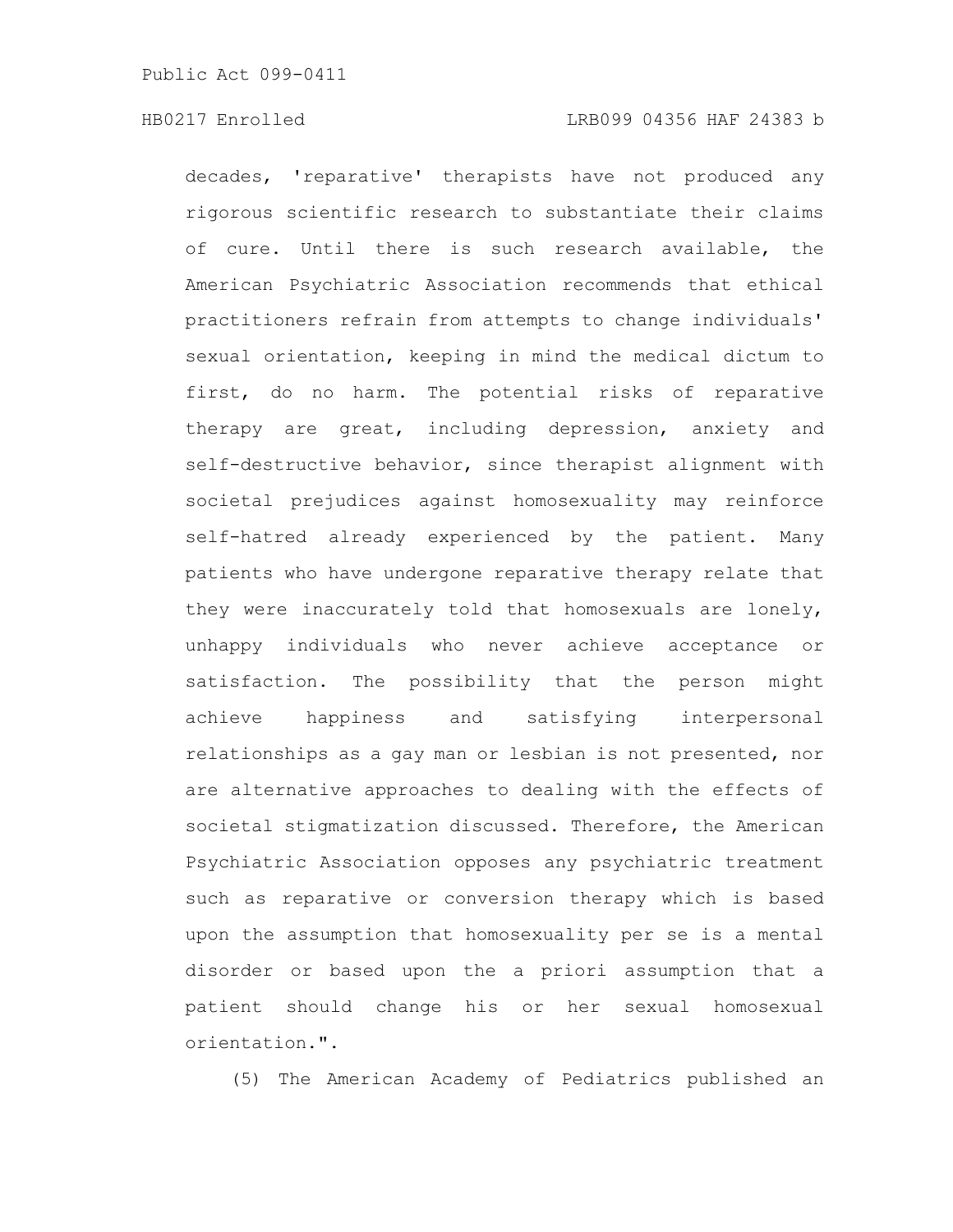# HB0217 Enrolled LRB099 04356 HAF 24383 b

article in 1993 in its journal, Pediatrics, that states: "Therapy directed at specifically changing sexual orientation is contraindicated, since it can provoke guilt and anxiety while having little or no potential for achieving changes in orientation.".

(6) The American Medical Association Council on Scientific Affairs prepared a report in 1994 that states: "Aversion therapy (a behavioral or medical intervention which pairs unwanted behavior, in this case, homosexual behavior, with unpleasant sensations or aversive consequences) is no longer recommended for gay men and lesbians. Through psychotherapy, gay men and lesbians can become comfortable with their sexual orientation and understand the societal response to it.".

(7) The National Association of Social Workers prepared a policy statement in 1997 that states: "Social stigmatization of lesbian, gay, and bisexual people is widespread and is a primary motivating factor in leading some people to seek sexual orientation changes. Sexual orientation conversion therapies assume that homosexual orientation is both pathological and freely chosen. No data demonstrates that reparative or conversion therapies are effective, and, in fact, they may be harmful.".

(8) The American Counseling Association Governing Council issued a position statement in April, 1999 that states: "We oppose the promotion of 'reparative therapy' as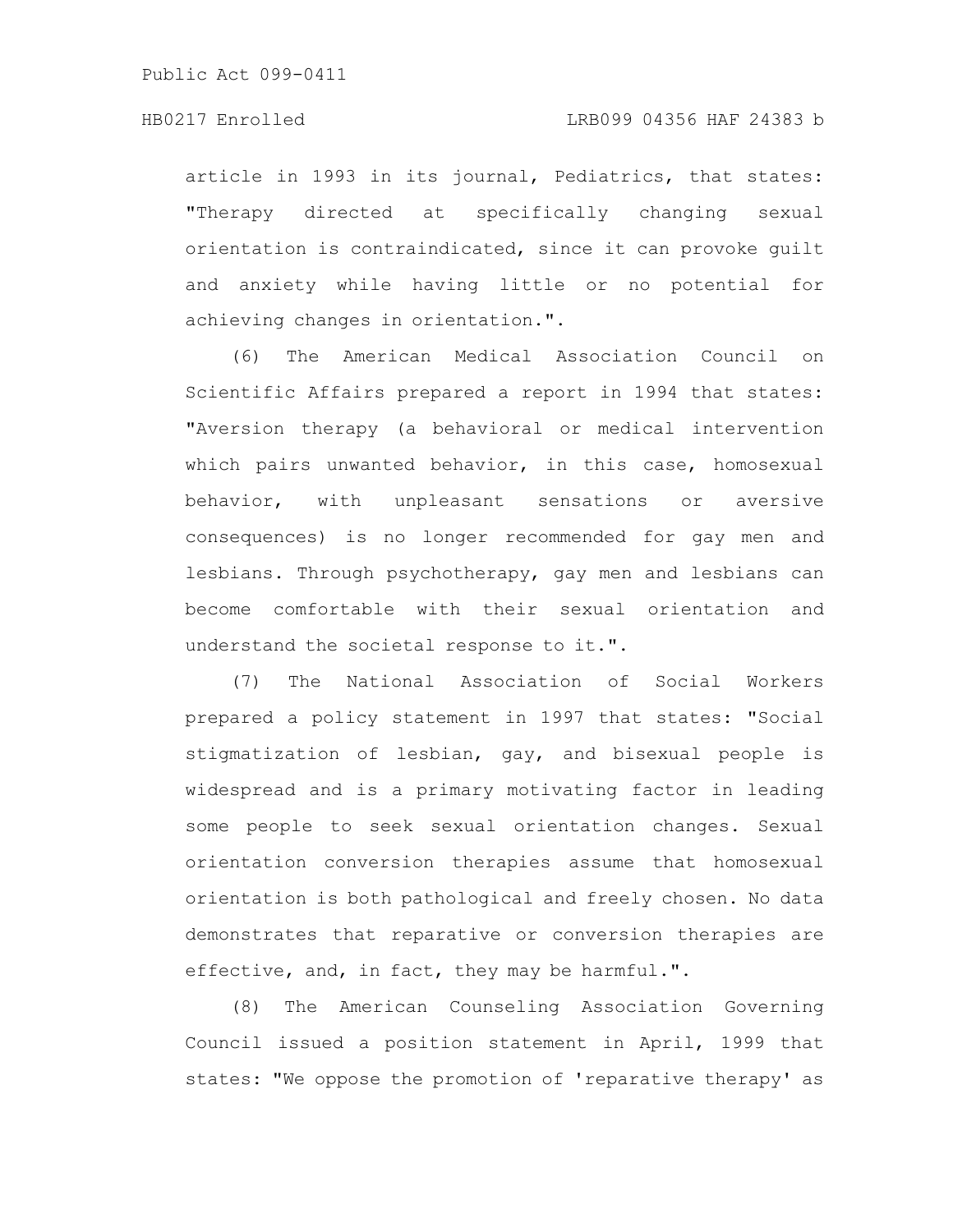a 'cure' for individuals who are homosexual.".

(9) The American Psychoanalytic Association issued a position statement in June, 2012 on attempts to change sexual orientation, gender, identity, or gender expression that states: "As with any societal prejudice, bias against individuals based on actual or perceived sexual orientation, gender identity or gender expression negatively affects mental health, contributing to an enduring sense of stigma and pervasive self-criticism through the internalization of such prejudice. Psychoanalytic technique does not encompass purposeful attempts to 'convert', 'repair', change or shift an individual's sexual orientation, gender identity or gender expression. Such directed efforts are against fundamental principles of psychoanalytic treatment and often result in substantial psychological pain by reinforcing damaging internalized attitudes.".

(10) The American Academy of Child and Adolescent Psychiatry published an article in 2012 in its journal, Journal of the American Academy of Child and Adolescent Psychiatry, that states: "Clinicians should be aware that there is no evidence that sexual orientation can be altered through therapy, and that attempts to do so may be harmful. There is no empirical evidence adult homosexuality can be prevented if gender nonconforming children are influenced to be more gender conforming. Indeed, there is no medically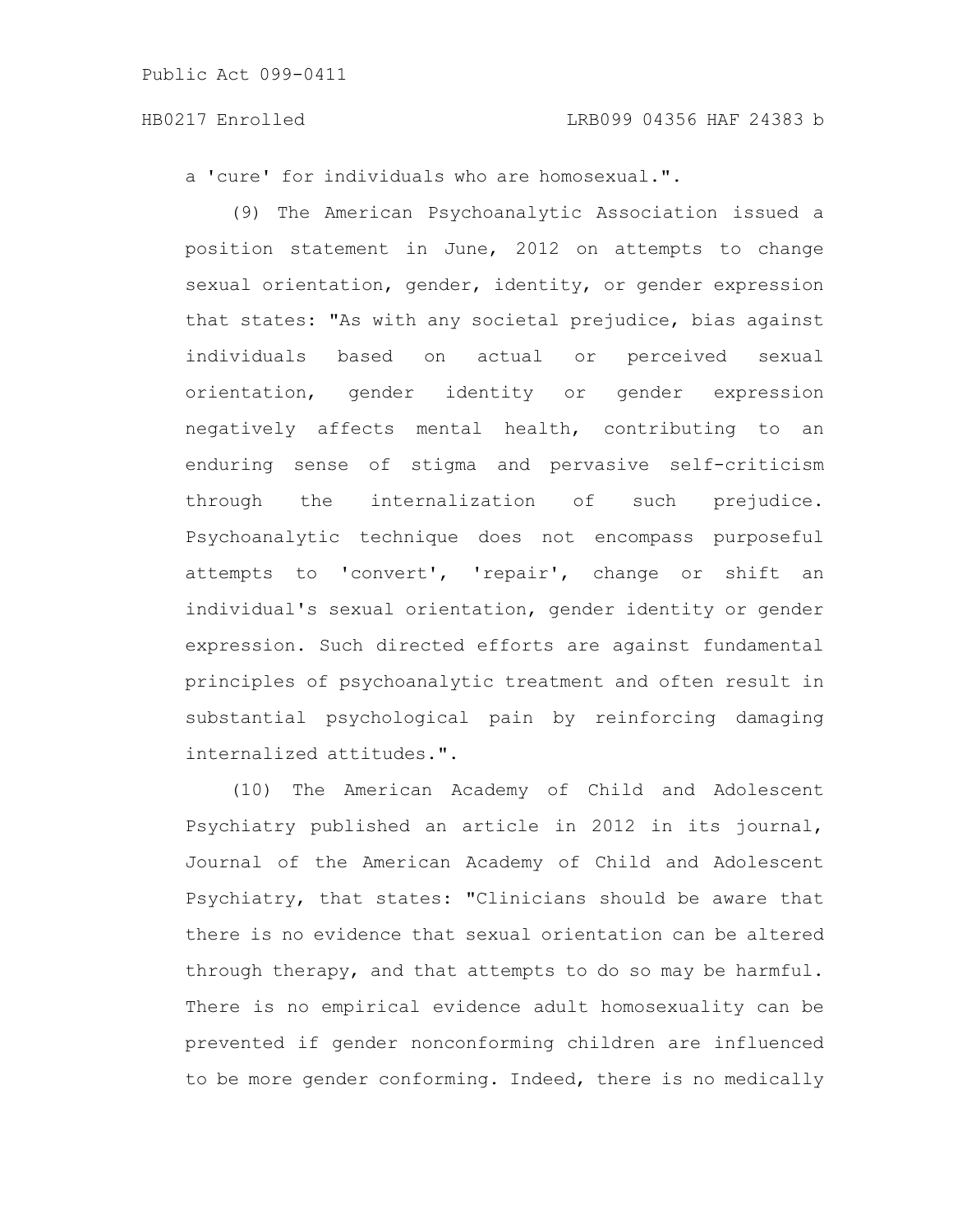valid basis for attempting to prevent homosexuality, which is not an illness. On the contrary, such efforts may encourage family rejection and undermine self-esteem, connectedness and caring, important protective factors against suicidal ideation and attempts. Given that there is no evidence that efforts to alter sexual orientation are effective, beneficial or necessary, and the possibility that they carry the risk of significant harm, such interventions are contraindicated.".

(11) The Pan American Health Organization, a regional office of the World Health Organization, issued a statement in May, 2012 that states: "These supposed conversion therapies constitute a violation of the ethical principles of health care and violate human rights that are protected by international and regional agreements.". The organization also noted that reparative therapies "lack medical justification and represent a serious threat to the health and well-being of affected people.".

(12) Minors who experience family rejection based on their sexual orientation face especially serious health risks. In one study, lesbian, gay, and bisexual young adults who reported higher levels of family rejection during adolescence were 8.4 times more likely to report having attempted suicide, 5.9 times more likely to report high levels of depression, 3.4 times more likely to use illegal drugs, and 3.4 times more likely to report having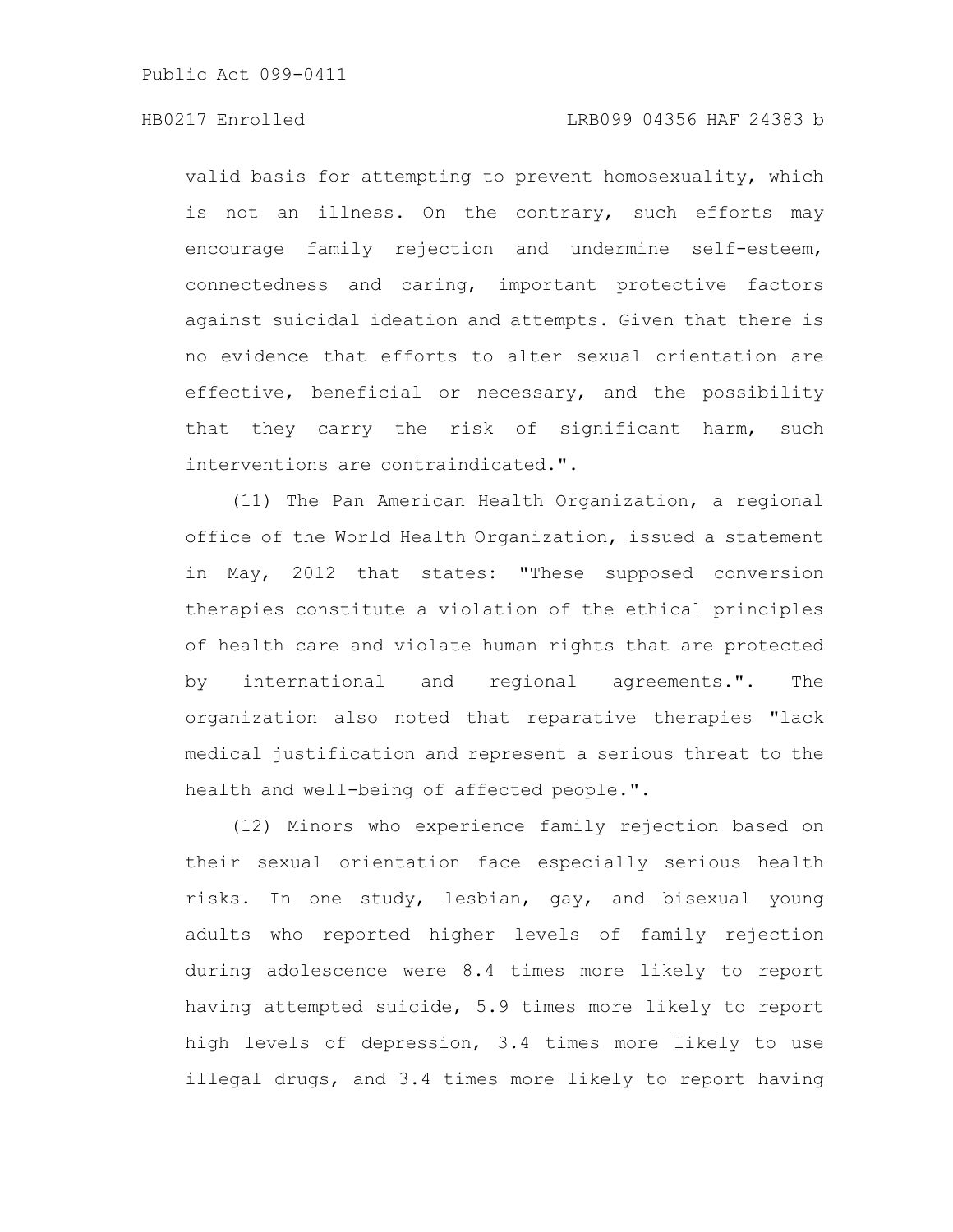# HB0217 Enrolled LRB099 04356 HAF 24383 b

engaged in unprotected sexual intercourse compared with peers from families that reported no or low levels of family rejection. This is documented by Caitlin Ryan et al. in their article entitled Family Rejection as a Predictor of Negative Health Outcomes in White and Latino Lesbian, Gay, and Bisexual Young Adults (2009), 123 Pediatrics 346.

(13) Illinois has a compelling interest in protecting the physical and psychological well-being of minors, including lesbian, gay, bisexual, and transgender youth and in protecting its minors against exposure to serious harms caused by sexual orientation change efforts.

Section 10. Purpose. The purpose of this Act is to protect lesbian, gay, bisexual, and transgender youth from sexual orientation change efforts, also known as conversion therapy.

Section 15. Definitions. For the purposes of this Act:

"Mental health provider" means a clinical psychologist licensed under the Clinical Psychology Licensing Act; a school psychologist as defined in the School Code; a psychiatrist as defined in Section 1-121 of the Mental Health and Developmental Disabilities Code; a clinical social worker or social worker licensed under the Clinical Social Work and Social Work Practice Act; a marriage and family therapist or associate marriage and family therapist licensed under the Marriage and Family Therapy Licensing Act; a professional counselor or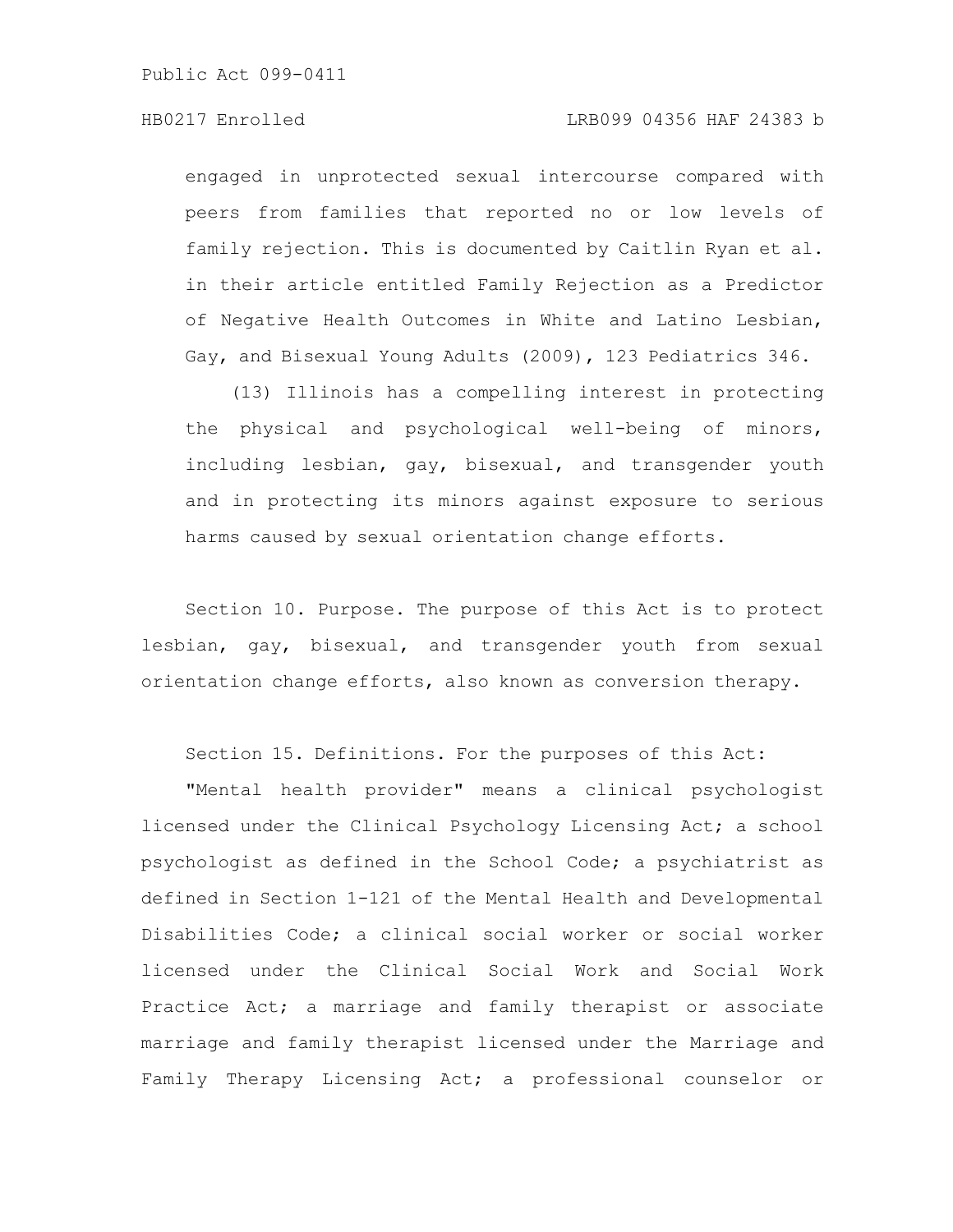# HB0217 Enrolled LRB099 04356 HAF 24383 b

clinical professional counselor licensed under the Professional Counselor and Clinical Professional Counselor Licensing and Practice Act; or any students, interns, volunteers, or other persons assisting or acting under the direction or guidance of any of these licensed professionals.

"Sexual orientation change efforts" or "conversion therapy" means any practices or treatments that seek to change an individual's sexual orientation, as defined by subsection (o-1) of Section 1-103 of the Illinois Human Rights Act, including efforts to change behaviors or gender expressions or to eliminate or reduce sexual or romantic attractions or feelings towards individuals of the same sex. "Sexual orientation change efforts" or "conversion therapy" does not include counseling or mental health services that provide acceptance, support, and understanding of a person without seeking to change sexual orientation or mental health services that facilitate a person's coping, social support, and gender identity exploration and development, including sexual orientation neutral interventions to prevent or address unlawful conduct or unsafe sexual practices, without seeking to change sexual orientation.

Section 20. Prohibition on conversion therapy. Under no circumstances shall a mental health provider engage in sexual orientation change efforts with a person under the age of 18.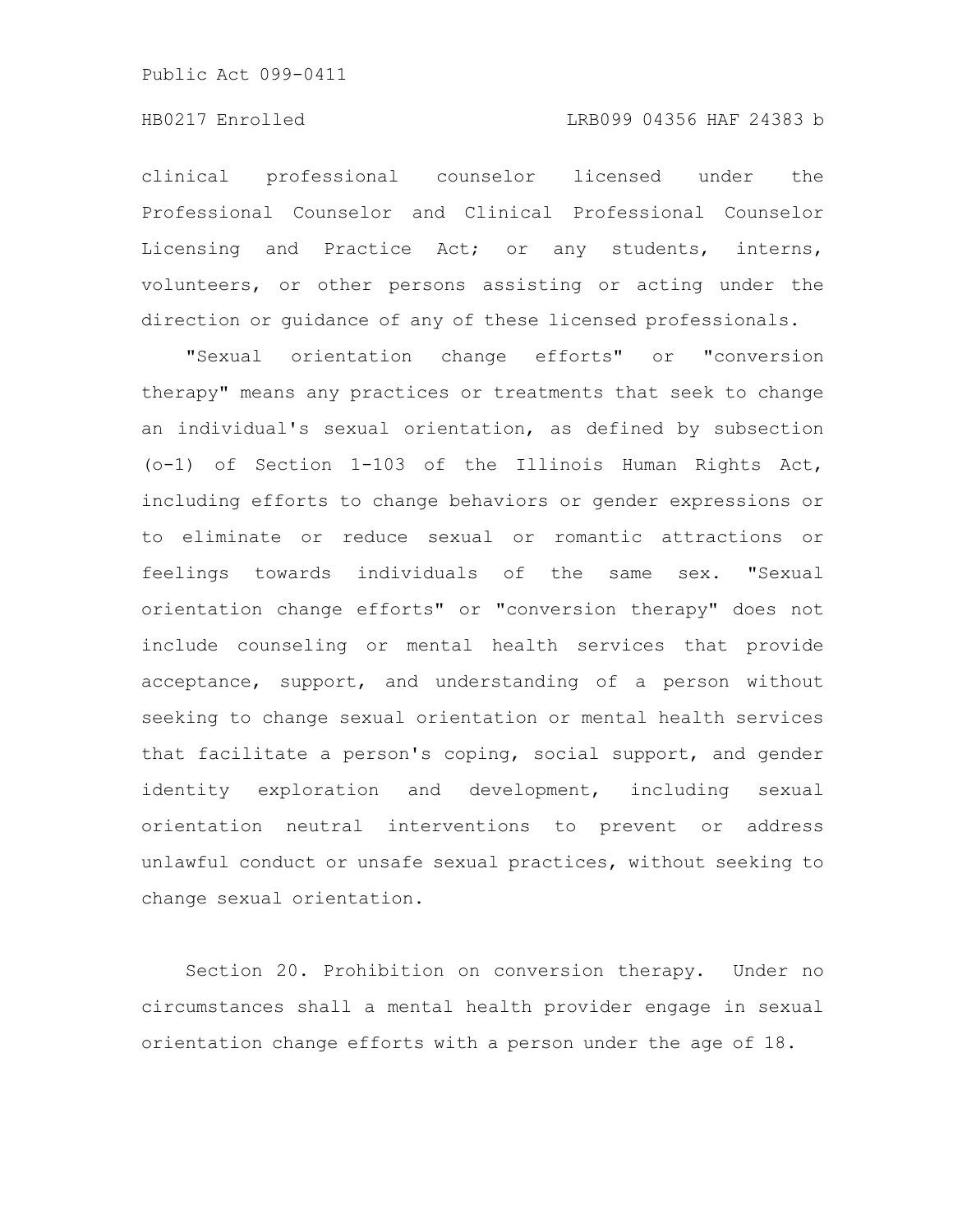# HB0217 Enrolled LRB099 04356 HAF 24383 b

Section 25. Advertisement and sales; misrepresentation. No person or entity may, in the conduct of any trade or commerce, use or employ any deception, fraud, false pretense, false promise, misrepresentation, or the concealment, suppression, or omission of any material fact in advertising or otherwise offering conversion therapy services in a manner that represents homosexuality as a mental disease, disorder, or illness, with intent that others rely upon the concealment, suppression, or omission of such material fact. A violation of this Section constitutes an unlawful practice under the Consumer Fraud and Deceptive Business Practices Act.

Section 30. Discipline. Any sexual orientation change efforts attempted on a person under the age of 18 by a mental health provider may be considered unprofessional conduct. Mental health providers found to have engaged in a sexual orientation change effort on a patient under the age of 18 may be subject to discipline by the licensing entity or disciplinary review board with competent jurisdiction.

Section 90. The Consumer Fraud and Deceptive Business Practices Act is amended by changing Section 2Z as follows:

(815 ILCS 505/2Z) (from Ch. 121 1/2, par. 262Z)

Sec. 2Z. Violations of other Acts. Any person who knowingly violates the Automotive Repair Act, the Automotive Collision